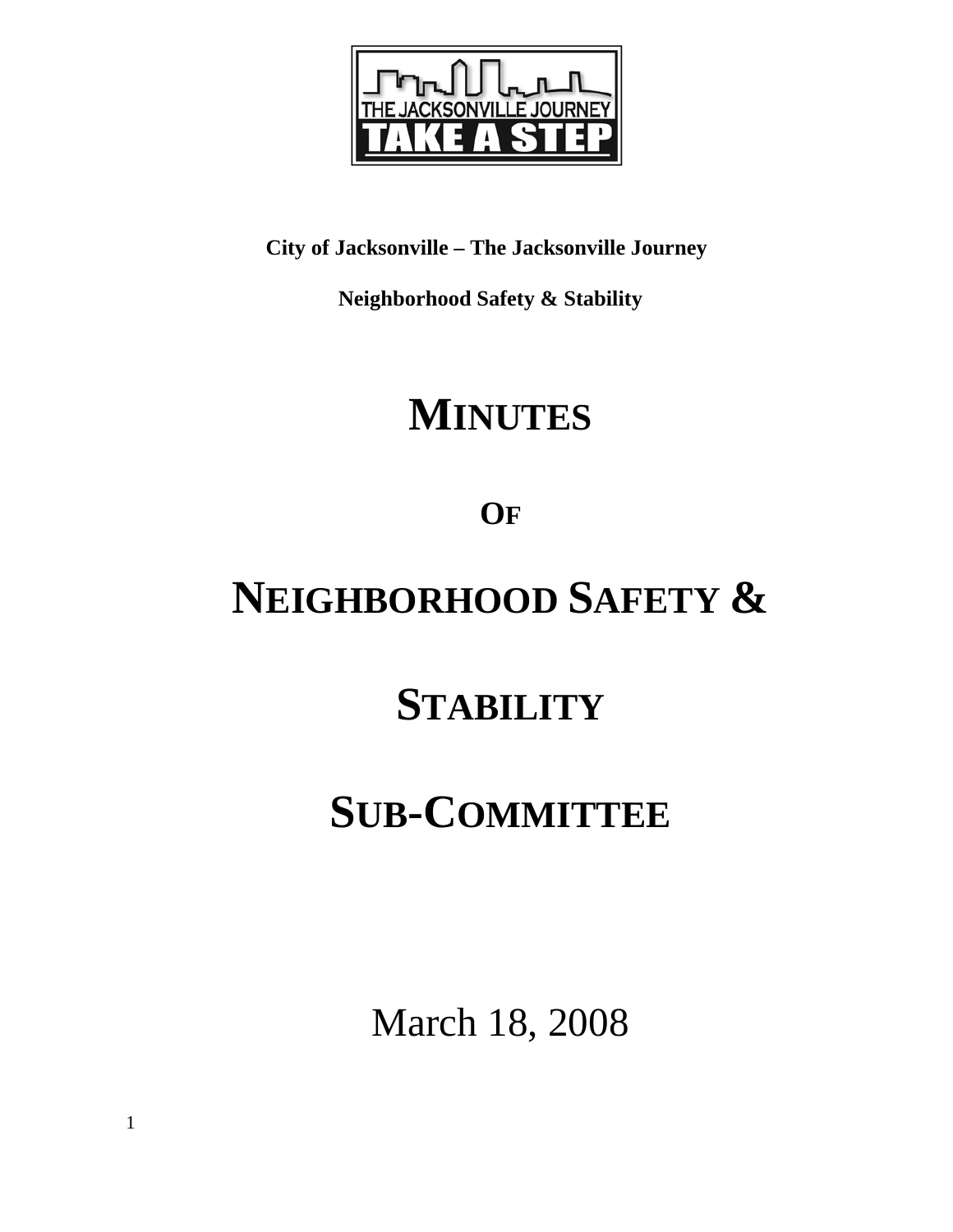## **The Jacksonville Journey – Neighborhood Safety & Stability**

## **Sub-Committee**

### **March 18, 2008**

## **2:30 p.m.**

**PROCEEDINGS before the Jacksonville Journey – Neighborhood Safety & Stability Sub-Committee taken on Tuesday, March 18, 2008, Edward Ball Building, 8th Floor – 214 N. Hogan Street, Jacksonville, Duval County, Florida commencing at approximately 2:30 p.m.** 

**Neighborhood Safety & Stability Committee** 

**Tony Boselli, Chair Oliver Barakat, Member John Clark, Member Charlie Commander, Member Michael Edwards, Member Ronnie Ferguson, Member Joni Foster, Member Mark Griffin, Member Charles Griggs, Member Tripp Gulliford, Member Alberta Hipps, Member Suzanne Jenkins, Member Curtis Johnson, Member Diane Kerr, Member Lisa Moore, Member Devin Reed, Member Jim Robinson, Member Toney Sleiman, Member Eric Smith, Member Eddie Staton, Member**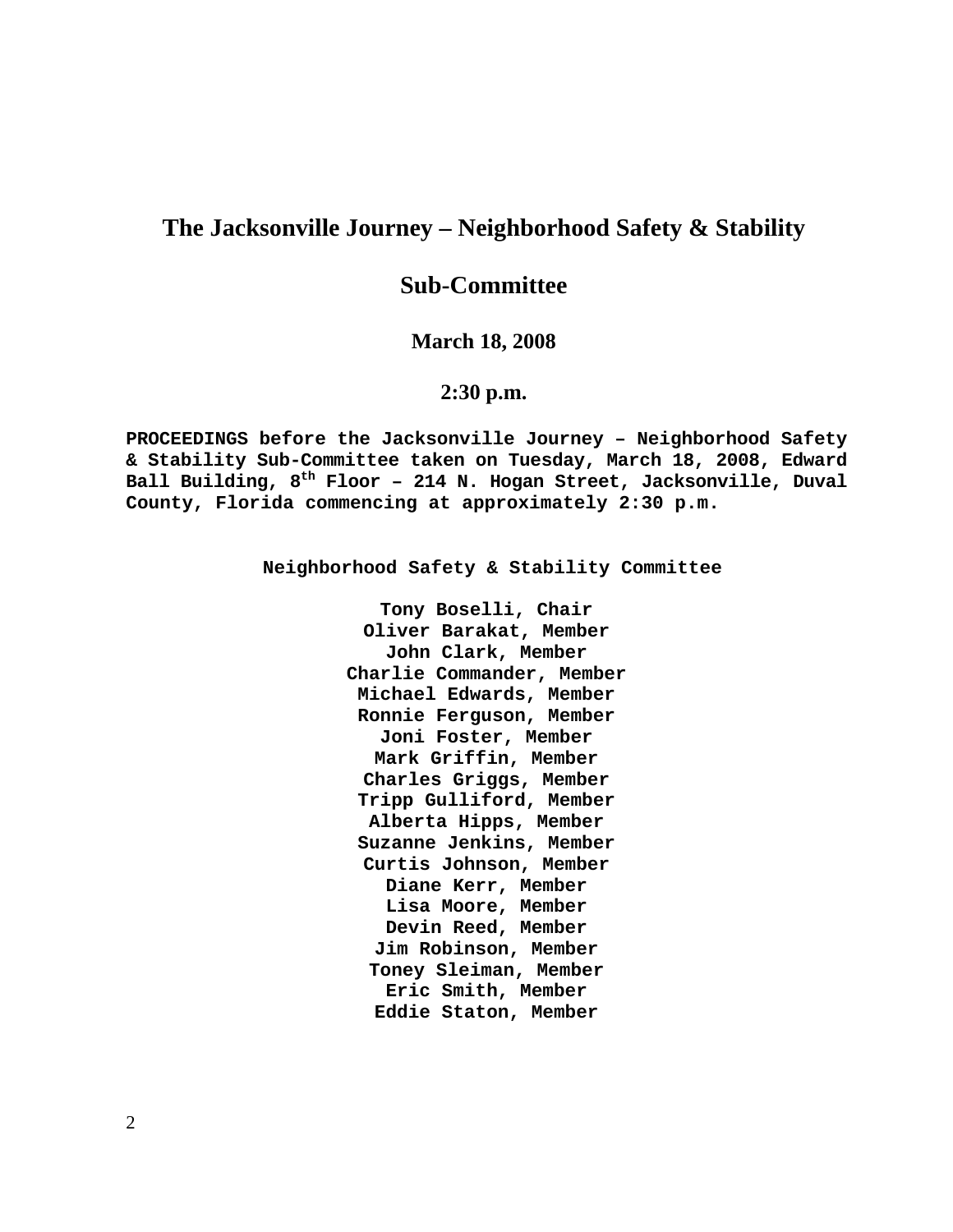## **APPEARANCES**

### **COMMITTEE CHAIRS & MEMBERS:**

TONY BOSELLI, Chair CHARLIE COMMANDER, Member MICHAEL EDWARDS, Member RONNIE FERGUSON, Member MARK GRIFFIN, Member CHARLES GRIGGS, Member ALBERTA HIPPS, Member SUZANNE JENKINS, Member DIANE KERR, Member JIM ROBINSON, Member ERIC SMITH, Member

#### **ABSENT MEMBERS:**

OLIVER BARAKAT, Member JOHN CLARK, Member JONI FOSTER, Member TRIPP GULLIFORD, Member CURTIS JOHNSON, Member LISA MOORE, Member DEVIN REED, Member TONEY SLEIMAN, Member EDDIE STATON, Member

#### **STAFF:**

CHAD POPPELL LYNN RIX

### **OTHERS PRESENT:**

Matt Galnor Pam Wilson Quinn Bledsoe Melissa Ross Jenna Emmons Mary Kay O'Rourke Mary Beth Ridderman Rosemary Wesolowski Marilyn Fenton-Harmer Nathan Riska Roslyn Phillips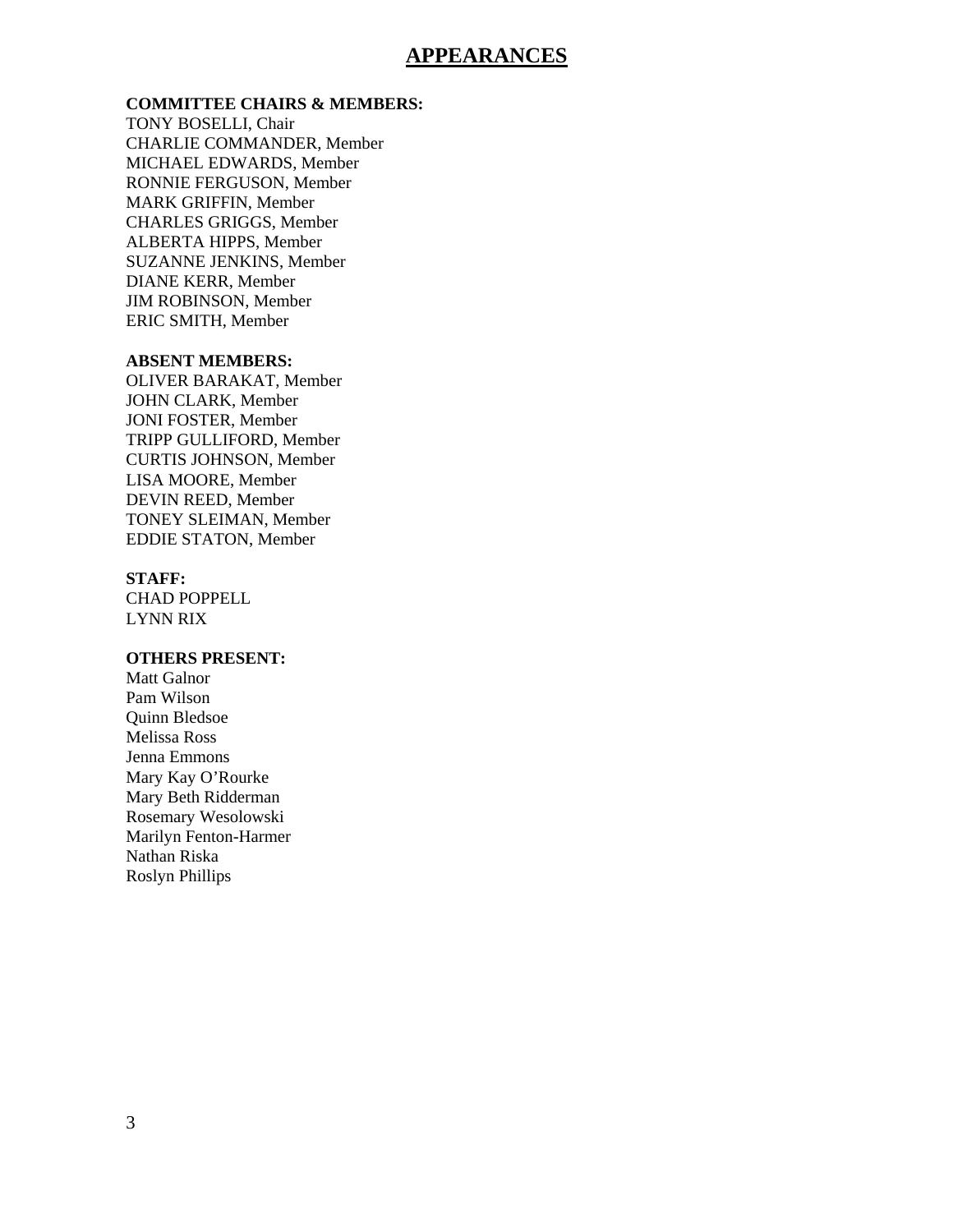March 18, 2008

Neighborhood Safety & Stability Chair/Committee 2:30 p.m. **Call to Order and Comments.** Mayoral Staff Chad Poppell called the meeting to order at 2:45 p.m. Chairman Boselli arrived shortly thereafter.

**Purpose of Meeting.** Discuss the Mayor's crime initiative – The Jacksonville Journey – Take a Step – Neighborhood Safety & Stability Sub-Committee.

Mr. Poppell introduced Melissa Ross from the Public Relations Subcommittee. She presented Friends of the Park – Moving Forward, an existing program that needs more exposure. The presentation may be viewed at:

http://www.coj.net/NR/rdonlyres/ervfvlub7cie6236hpooyhgkq2lf47sr7i xj6xgqx2x2o2akvzgx3efjkahksmnrljbtvemrtr4dzcb7xmefzoq65cf/Presenta tion+Neighborhood+031808.pdf

Chairman Boselli liked the overall concept, especially increasing public awareness about the need to give to the parks, but there are some things he would like to change. For instance, he does not want another 501c created and he believes that only "hot spot" parks just be included. He charged the sub-committee to read through the presentation and pick it apart for the next meeting. It was noted that a 10-year commitment from corporations is a good idea so that the funding continues even when it is no longer a "hot topic". Another committee member suggested some of the volunteer hours could come from high school students.

4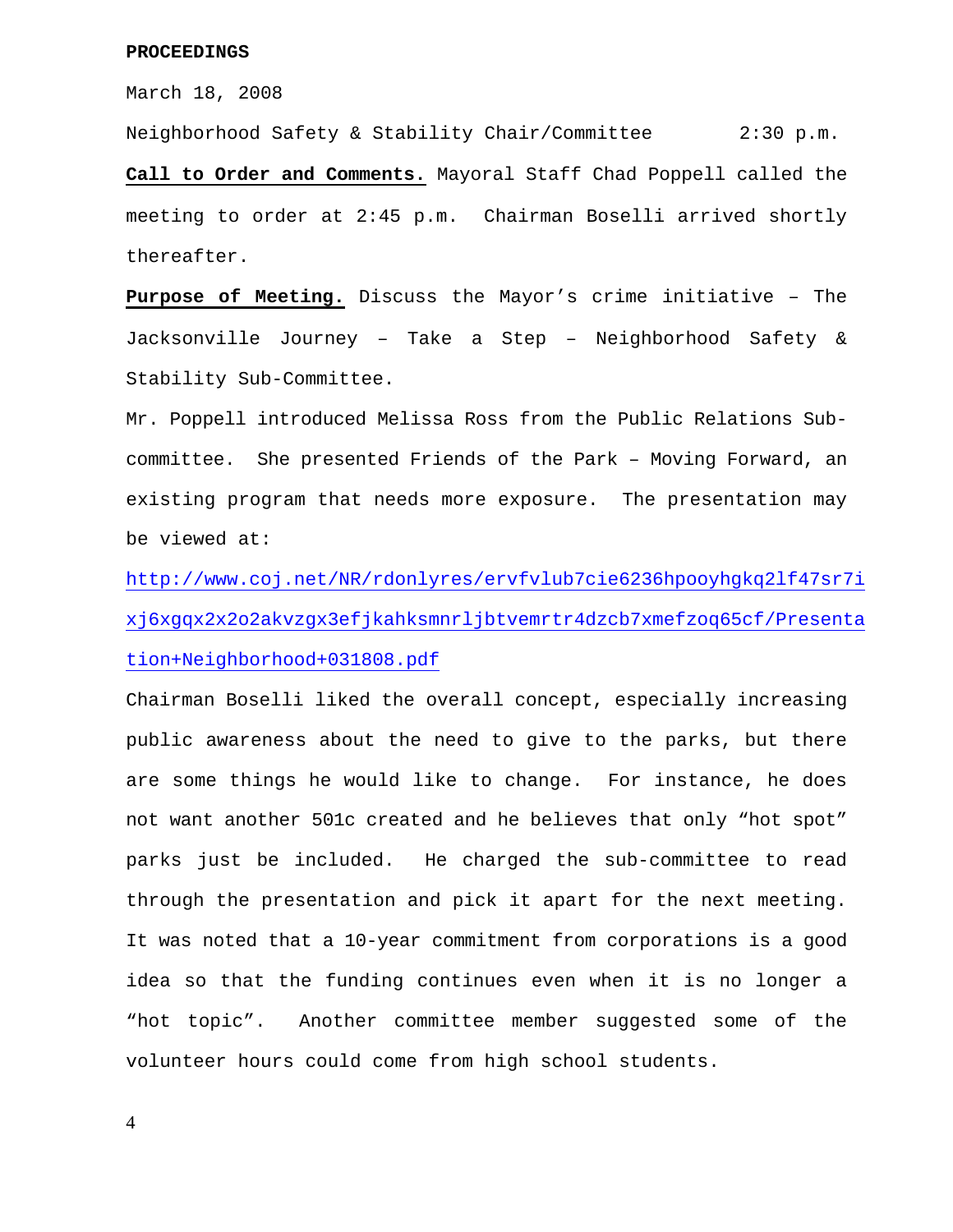The main focus of the meeting was the presentation of Crime-Free Multi-Family Housing (CFMFH) proposal by Ronnie Ferguson's workgroup. The original and revised proposals can be found at: http://www.coj.net/Mayor/Jacksonville+Journey/Minutes.htm

It was decided to go through each section of the proposal, make any amendments and then vote to accept the section as read or as amended. The results of this process are in the Action Items section of the minutes.

Q. What type of incentives is going to be offered? Help with crime-preventing improvements such as lighting or legible signage and complex maps to help JSO respond more efficiently. This will be for complexes who truly need the help to become certified.

Q. In subsection I, Recommendations to the City and HUD, where is the evicted person going? Will this just relocate crime? The goal of the program is to correct criminal behavior or drive out those who refuse to be law-abiding citizens.

Q. What recourse will a tenant have if they are evicted for a criminal act a guest committed unbeknownst to them? They can appeal to the tenant's association.

Q. Can liens be placed on these property for fines owed? Yes, although the difficulty may lie in that many are HUD financed. Still liens can be placed behind the mortgages.

5 Q. What's to prevent pass through of liens to tenants? There is nothing to prevent property owners from raising rent, other than at some point tenants will not be able to pay higher rents, especially if they can go to a certified crime-free property for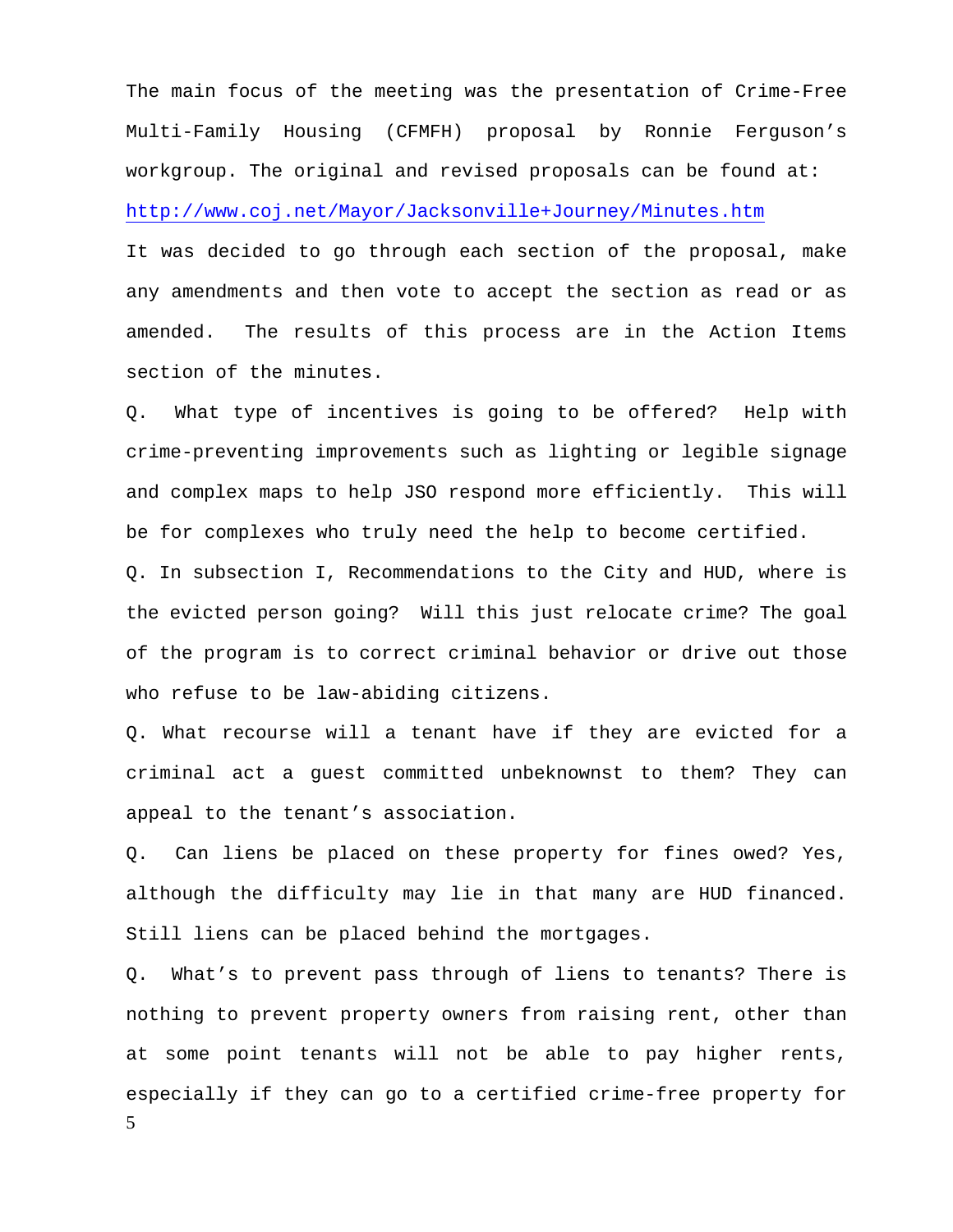the same or less rent. The intent of the program is to encourage and enable property owners to be crime-free, which in the long run is more profitable to them.

Q. In subsection III, Property Management, bullet 3 – where are we on this database? A non-profit group with JSO is working on this. Q. The third bullet under Resident Services, where is the money for this. Jacksonville Housing Commission (JHC) has money for these programs. Chairman Boselli would like some real life examples of these resident services at the next meeting.

Q. Is there a funding piece to this proposal? There are no significant funding issues in the proposal. The JSO training of \$30,000 is available from CrimeStoppers if JSO asks.

Q. When are we going to address economic development in these areas? Kerri Stewart is working with Toney Sleiman to have those issues addressed.

Kerri Stewart will work with Eric Smith to draft a letter to the Law Enforcement and Deterrence Sub-Committee chair, Paul Perez. Ronnie Ferguson wished to express gratitude to all of the staff for their help, but especially to Jennifer Savage who worked very hard with their workgroup.

Chairman Boselli then moved to approve the minutes from the March 11 meeting, which was seconded and they were approved unanimously. The meeting was adjourned at 4:25 p.m.

### **2. Action Items**

6 Subsection I – Recommendations to the City and HUD - passed unanimously with one (1) amendment. AMENDMENT: Make completion of a HUD workshop a requirement to receive incentives.